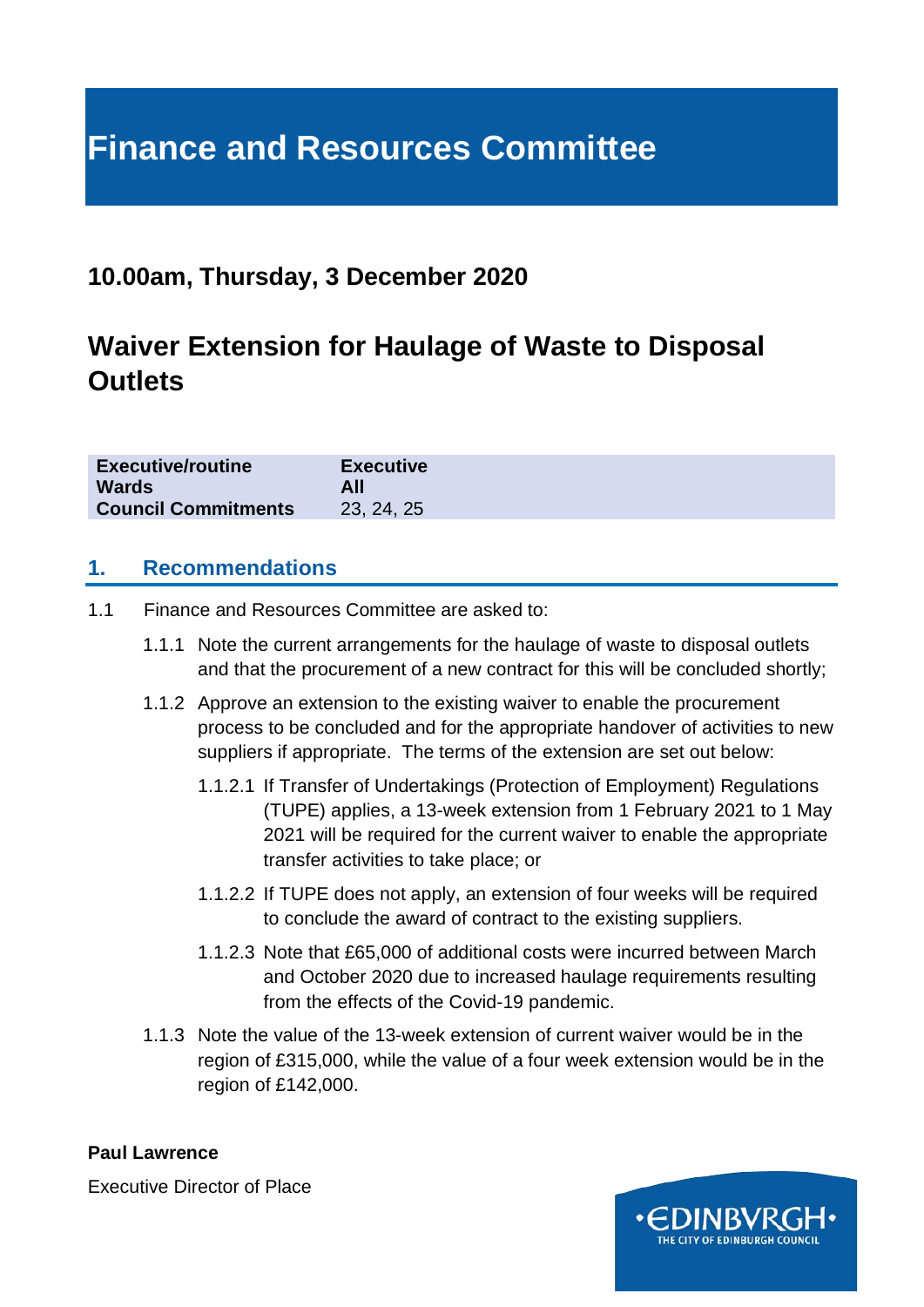Lesley Sugden, Contracts Manager, Waste and Cleansing Services E-mail: [lesley.sugden@edinburgh.gov.uk](mailto:lesley.sugden@edinburgh.gov.uk) Tel: 0131 469 5764

# **Report**

## **Waiver Extension for Haulage of Waste to Disposal Outlets**

#### **2. Executive Summary**

2.1 This report seeks approval for an extension to the current arrangement for the haulage of waste to disposal outlets to enable the procurement process to award a new contract for this service to be concluded. The timescale of the waiver will be dependent on completing the procurement exercise for the new award of contract. If the current contract holders are successful, the extension period would be a maximum of four weeks. However if not, then Transfer of Undertakings (Protection of Employment) Regulations (TUPE) applies and a 13-week extension will be required.

#### **3. Background**

- 3.1 During the period March to October 2020 additional costs were incurred due to increased haulage requirements as a result of the Covid-19 pandemic. This has resulted in a shortfall of £65,000 to the current waiver.
- 3.2 The Council has a statutory obligation under Section 45 of the Environmental Protection Act 1990 to provide a collection and disposal service for domestic waste generated by residents. In addition, the Council has three Community Recycling Centres where residents can deposit recyclable and residual domestic waste.
- 3.3 Contracts for the Receipt, Handling and Transfer of waste were awarded in November 2017 using a framework of four providers: Biffa, Viridor, NWH and Enva (previously William Tracey Group). The estimated value of the framework (including one-year extension) was £2,982,714.
- 3.4 A waiver was approved in January 2020 to cover a three-month period (January-March 2020) whilst an options appraisal was conducted to ascertain if the haulage of waste using articulated trucks could be delivered by the in-house Waste and Cleansing Service.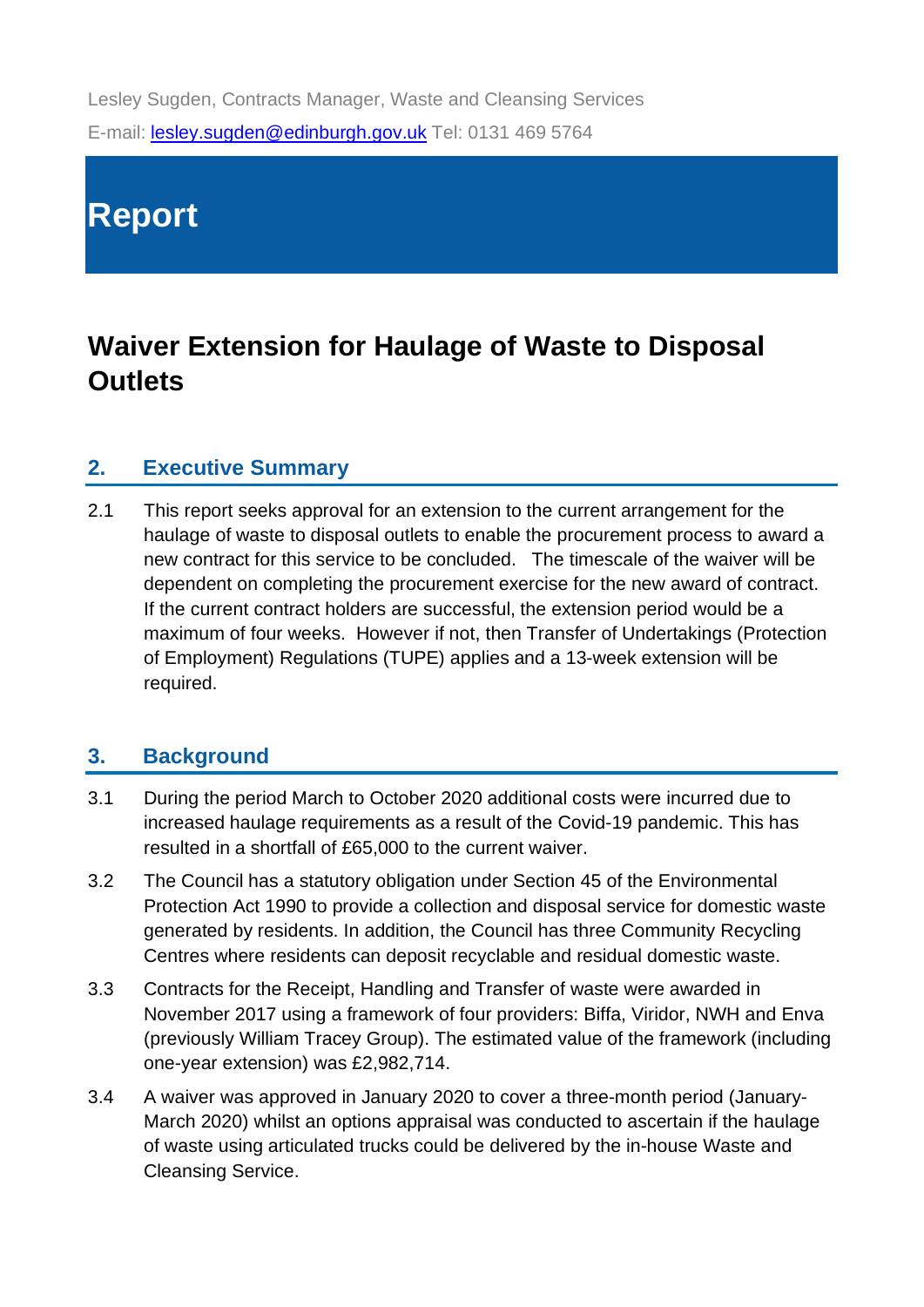- 3.5 The conclusion of the options appraisal was that although the haulage element could be delivered in-house at a comparable rate offered by current providers, the fleet size would be small (estimated at four articulated trucks). The risks in having such a limited fleet size is high as one truck off the road at any one time would result in a 25% reduction in haulage capacity
- 3.6 A waiver was approved by the Leadership Advisory Panel (LAP) on [31 March 2020](https://democracy.edinburgh.gov.uk/documents/s23759/Item%207.4%20-%20Haulage%20of%20waste%20to%20disposal%20outlets.pdf) for a contract extension to Neil Williams Haulage (NWH) and Enva to continue to provide this service to the Council until 31 January 2021. This was on the basis that they submitted the lowest haulage costs and could provide greater flexibility for delivering an 'on demand' service to the Council.

#### **4. Main report**

- 4.1 Procurement of a new contract for the contract for haulage of waste to disposal outlets is underway and, at the time of writing, the procurement consensus meeting has identified a 'preferred bidder' and therefore the final stages of the process will shortly be completed
- 4.2 However, it has not been possible to conclude this process in time for the new contract to be awarded and any subsequent transfer of responsibilities to be concluded by 31 January 2021.
- 4.3 The timescale for the extension is dependent on which organisations are awarded this new contract:
	- 4.3.1 Should the present incumbents be awarded the contract, a four week period will be required to put the new contract in place – the waiver extension would be from 1 February 2021 - 28 February 2021, with the new contract going live on 1 March 2021; however
	- 4.3.2 If they are not awarded the contract, then TUPE could apply and therefore the transition period for the new contract to be implemented would be up to 13 weeks – the waiver extension would be from 1 February 2021 – 30 April 2021, with the new contract going live on 1 May 2021.
- 4.4 This waiver extension is requested to ensure continuity of service while the procurement of the new contract is concluded.

#### **5. Next Steps**

- 5.1 The procurement for a new contract for the haulage of waste to disposal outlets will be progressed and concluded as swiftly as possible.
- 5.2 If the recommendations are approved, contract extensions will be made to NMH and Enva for this service from 1 February 2021. The term of the extension will be determined by the conclusion of the award of the new contract.